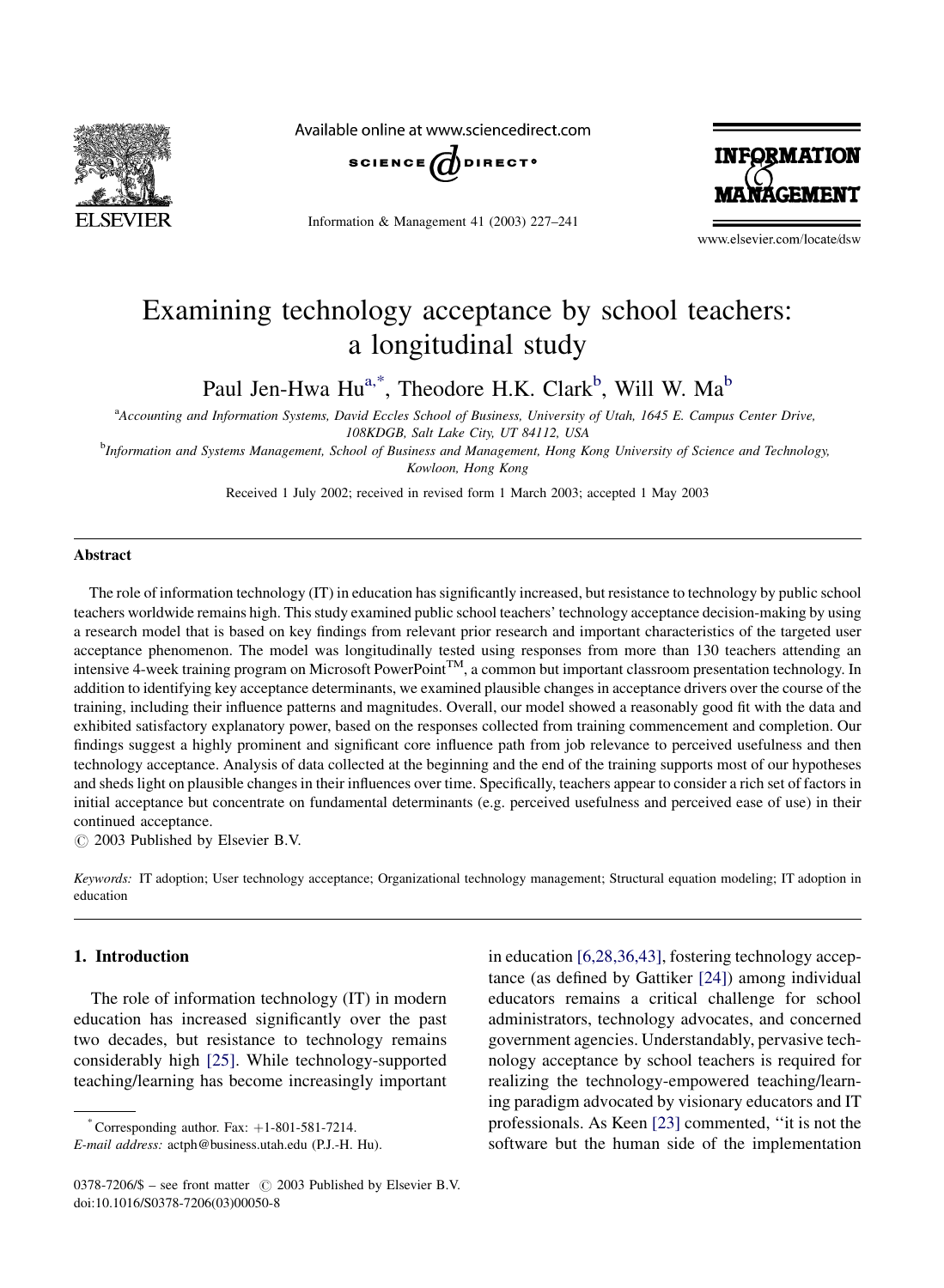cycle that will block progress in seeing that the delivered systems are used effectively.''

Fundamental to teaching activities is the preparation and presentation of the materials that are selected and packaged to disseminate knowledge. Towards this end, use of an adequate technology can enable teachers to become increasingly effective in preparing, presenting, describing and transferring knowledge, thus nourishing, inspiring, and advancing students' developments. Morrison and Vogel [\[47\]](#page--1-0) have therefore advocated effective use of technology-supported presentation visuals to enhance students' comprehension and retention of course materials.

As a group, teachers may subtly differ from endusers in ordinary business settings. For instance, teachers are relatively independent and have considerable autonomy over their teaching activities, including technology choice and use. This suggests a professional orientation [\[2\]](#page--1-0) that might lead to differences in teachers' technology acceptance compared to that of business users. Public schools are institutions whose objectives fundamentally differ from those of business organizations: teachers usually have less peer competition for resources or promotion. From a research perspective, such characteristics can affect teachers' technology acceptance which, as a result, may differ from that of business workers examined in most previous research.

Teachers have lasting impact on students' intellectual developments, value systems, and attitudinal beliefs, including those concerning technology. Also public school teachers are not particularly technologysavvy, partially because the older ones received training when technology was less developed and pervasive. This, together with a demanding workload and stringent time constraints, can severely hinder technology acceptance by individual teachers, which may have been partially responsible for the lack of convincing evidence supporting technology's impacts on learning in K-12 education [\[27\]](#page--1-0).

Our research longitudinally examined technology acceptance decisions by public school teachers. In addition to identifying key acceptance drivers, we examined how their decision-making may differ from that of business end-users. Specifically, we developed a model for explaining teachers' technology acceptance decision-making, taking into account findings from relevant prior research and important characteristics of the targeted education context. We tested this model using the responses from more than 130 teachers in Hong Kong. The particular technology examined was Microsoft PowerPoint<sup>TM</sup>, which can greatly facilitate teachers' organizing, archiving, presenting, updating and sharing class materials [\[7\]](#page--1-0).

### 2. Study background

To prepare students for challenges in a knowledgecentric economy, school administrators and government leaders in Hong Kong have strongly emphasized proper integration of technology into curriculum design and classroom activities [\[1\]](#page--1-0). Accordingly, technology deployment in education has accelerated, fuelled by substantially increased incentives and funding. For instance, US\$ 335 million in capital investments and US\$ 30 million in annually recurring costs were earmarked for promoting the use of technology in education in 1998–1999. At the time of our study, most public schools were equipped with networked computers and Internet access.

The critical role of IT in education is clearly recognized by the Education Department, which identified technology-enhanced teaching/learning to be an important objective in its education strategy between 1998 and 2003. Individual teachers' attitudes toward technology and their ability to use and integrate applications in routine classroom activities were specifically targeted in ''Information Technology Learning Targets'' in 2000. Several technology competency levels were defined for measuring teachers' capability to use technology and providing a foundation for training program design.

At the time of our investigation, use of PowerPoint by teachers was far from widespread. From a technology management perspective, examining teachers' acceptance at this particular time was important; e.g. highlighting barriers to individual acceptance and, at the same time, shedding light on adequate management intervention. In cooperation with the Hong Kong Professional Teachers' Union, the largest teachers' union in the region, we conducted a longitudinal study to examine individual teachers' technology acceptance decision-making before and after an intensive training program.